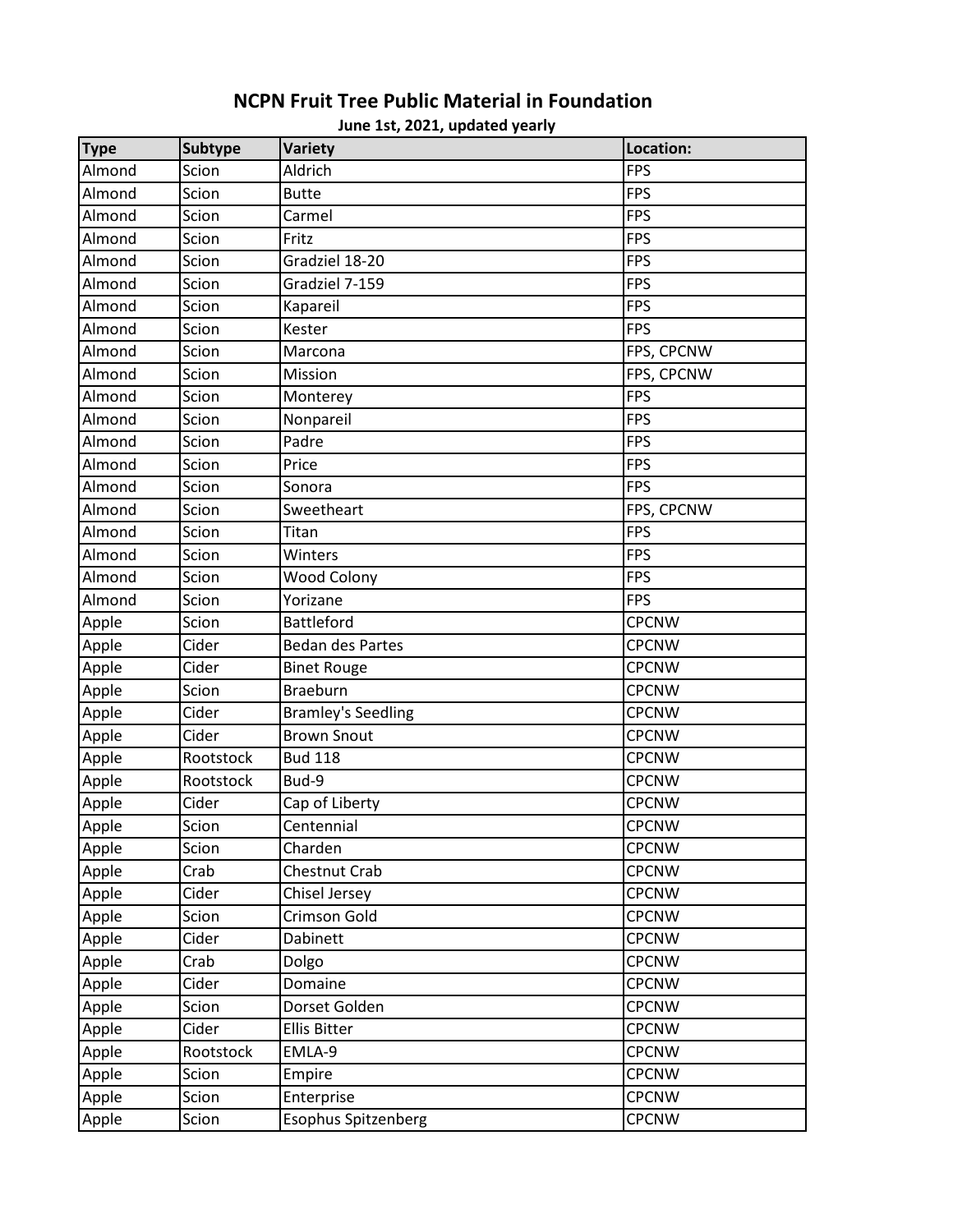| Apple | Cider      | Foxwhelp                  | <b>CPCNW</b> |
|-------|------------|---------------------------|--------------|
| Apple | Cider      | Frequin Rouge             | <b>CPCNW</b> |
| Apple | Pollenizer | Frettingham Victoria      | <b>CPCNW</b> |
| Apple | Scion      | Fuji                      | <b>CPCNW</b> |
| Apple | Scion      | <b>Golden Delicious</b>   | <b>CPCNW</b> |
| Apple | Scion      | Golden Delicious (Gibson) | <b>CPCNW</b> |
| Apple | Ornamental | Golden Hornet             | <b>CPCNW</b> |
| Apple | Cider      | Golden Russet             | <b>CPCNW</b> |
| Apple | Scion      | Goodland                  | <b>CPCNW</b> |
| Apple | Scion      | <b>Granny Smith</b>       | <b>CPCNW</b> |
| Apple | Scion      | Gravenstein               | <b>CPCNW</b> |
| Apple | Cider      | Harry Master's Jersey     | <b>CPCNW</b> |
| Apple | Apple      | Honeycrisp                | <b>CPCNW</b> |
| Apple | Pollenizer | <b>Indian Summer</b>      | <b>CPCNW</b> |
| Apple | Scion      | Jonathan                  | <b>CPCNW</b> |
| Apple | Scion      | Liberty                   | <b>CPCNW</b> |
| Apple | Scion      | Lodi                      | <b>CPCNW</b> |
| Apple | Scion      | Lord Lambourne            | <b>CPCNW</b> |
| Apple | Ornamental | M. adirondack             | <b>CPCNW</b> |
| Apple | Ornamental | M. sargentii              | <b>CPCNW</b> |
| Apple | Rootstock  | M.106                     | <b>CPCNW</b> |
| Apple | Rootstock  | M.111                     | <b>CPCNW</b> |
| Apple | Rootstock  | M.26                      | <b>CPCNW</b> |
| Apple | Rootstock  | M.27                      | <b>CPCNW</b> |
| Apple | Rootstock  | M.7                       | <b>CPCNW</b> |
| Apple | Rootstock  | M.9                       | <b>CPCNW</b> |
| Apple | Rootstock  | M.9 (NAKTB T337)          | <b>CPCNW</b> |
| Apple | Rootstock  | M.9 (T337)                | <b>CPCNW</b> |
| Apple | Scion      | Macoun                    | <b>CPCNW</b> |
| Apple | Cider      | Major                     | <b>CPCNW</b> |
| Apple | Rootstock  | Mark                      | <b>CPCNW</b> |
| Apple | Cider      | Medaille d'Or             | <b>CPCNW</b> |
| Apple | Scion      | Melrose                   | <b>CPCNW</b> |
| Apple | cider      | Michelin                  | <b>CPCNW</b> |
| Apple | Scion      | <b>Mollie's Delicious</b> | <b>CPCNW</b> |
| Apple | Scion      | Mott's Pink               | <b>CPCNW</b> |
| Apple | Scion      | Mutsu                     | <b>CPCNW</b> |
| Apple | Cider      | Noel Deschamps            | <b>CPCNW</b> |
| Apple | Cider      | Northern Spy              | <b>CPCNW</b> |
| Apple | Rootstock  | Ottawa 3                  | <b>CPCNW</b> |
| Apple | Rootstock  | P.22                      | <b>CPCNW</b> |
| Apple | Scion      | Parkland                  | <b>CPCNW</b> |
| Apple | Scion      | <b>Pink Pearl</b>         | <b>CPCNW</b> |
| Apple | Rootstock  | Polish-18                 | <b>CPCNW</b> |
| Apple | Ornamental | Prairifire                | <b>CPCNW</b> |
| Apple | Scion      | Pristine                  | <b>CPCNW</b> |
| Apple | Scion      | <b>Red Delicious</b>      | <b>CPCNW</b> |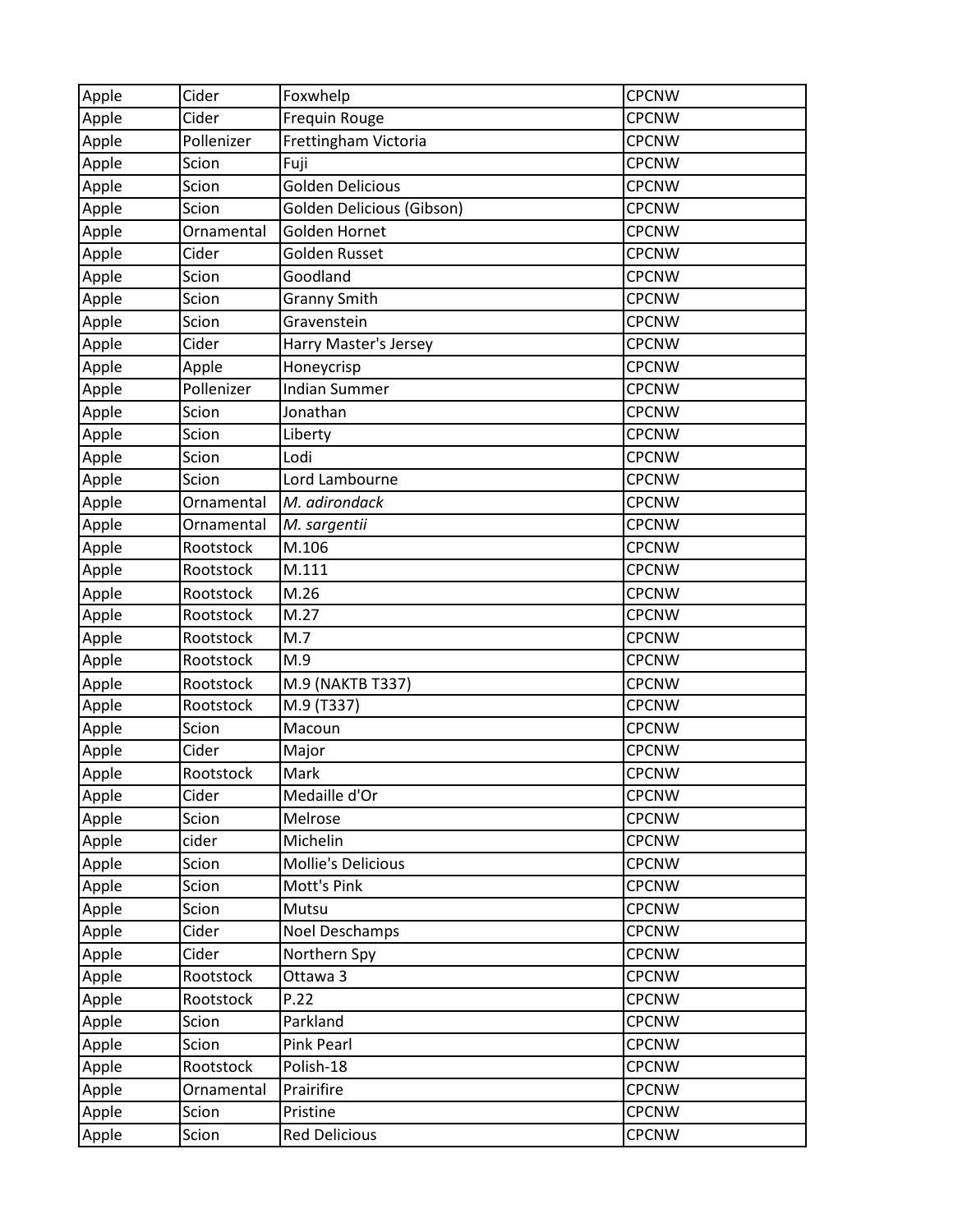| Apple   | Ornamental | <b>Red Jade</b>                | <b>CPCNW</b> |
|---------|------------|--------------------------------|--------------|
| Apple   | Scion      | September Ruby                 | <b>CPCNW</b> |
| Apple   | Scion      | Shizuka                        | <b>CPCNW</b> |
| Apple   | Crab       | Snowdrift                      | <b>CPCNW</b> |
| Apple   | Cider      | Somerset Redstreak             | <b>CPCNW</b> |
| Apple   | Scion      | Spartan                        | <b>CPCNW</b> |
| Apple   | Crab       | <b>Spring Snow</b>             | <b>CPCNW</b> |
| Apple   | Scion      | <b>Spy 227</b>                 | <b>CPCNW</b> |
| Apple   | Scion      | <b>Stark's Earliest</b>        | <b>CPCNW</b> |
| Apple   | Cider      | Stembridge Jersey              | <b>CPCNW</b> |
| Apple   | Cider      | <b>Stoke Red</b>               | <b>CPCNW</b> |
| Apple   | Scion      | <b>Sweet Sixteen</b>           | <b>CPCNW</b> |
| Apple   | Cider      | Tardive Forestier              | <b>CPCNW</b> |
| Apple   | Crab       | Transcendent Crab              | <b>CPCNW</b> |
| Apple   | Cider      | Tremblett's Geneva Bitter      | <b>CPCNW</b> |
| Apple   | Cider      | White Jersey                   | <b>CPCNW</b> |
| Apple   | Crab       | <b>Whitney Crab</b>            | <b>CPCNW</b> |
| Apple   | Cider      | Wickson                        | <b>CPCNW</b> |
| Apple   | Scion      | <b>William's Pride</b>         | <b>CPCNW</b> |
| Apple   | Scion      | <b>Yellow Delicious</b>        | <b>CPCNW</b> |
| Apple   | Scion      | <b>Yellow Newton</b>           | <b>CPCNW</b> |
| Apple   | Scion      | <b>Yellow Transparent</b>      | <b>CPCNW</b> |
| Apple   | Scion      | Zestar (Minnewashta)           | <b>CPCNW</b> |
| Apricot | Scion      | Apache                         | FPS          |
| Apricot | Scion      | Blenheim                       | <b>FPS</b>   |
| Apricot | Scion      | Bolaroja                       | <b>CPCNW</b> |
| Apricot | Scion      | Castlebrite                    | <b>FPS</b>   |
| Apricot | Scion      | Harcot                         | <b>CPCNW</b> |
| Apricot | Scion      | Harlow                         | <b>CPCNW</b> |
| Apricot | Scion      | Katy                           | <b>FPS</b>   |
| Apricot | Scion      | Manchurian                     | <b>CPCNW</b> |
| Apricot | Scion      | Patterson                      | <b>FPS</b>   |
| Apricot | Ornamental | Peggy Clarke Flowering Apricot | <b>FPS</b>   |
| Apricot | Scion      | Robada                         | <b>FPS</b>   |
| Apricot | Scion      | Tilton                         | <b>CPCNW</b> |
| Apricot | Scion      | <b>Tropic Gold</b>             | <b>FPS</b>   |
| Apricot | Scion      | Ume Koume                      | <b>FPS</b>   |
| Apricot | Scion      | Ume Shiro-Kaga                 | <b>FPS</b>   |
| Cherry  | Ornamental | Accolade                       | <b>CPCNW</b> |
| Cherry  | Scion      | <b>Bing</b>                    | FPS, CPCNW   |
| Cherry  | Pollenizer | <b>Black Tartarian</b>         | FPS, CPCNW   |
| Cherry  | Scion      | <b>Brooks</b>                  | <b>FPS</b>   |
| Cherry  | Scion      | <b>Buckeye Beauty</b>          | <b>CPCNW</b> |
| Cherry  | Ornamental | Canada Red Select              | <b>CPCNW</b> |
| Cherry  | Scion      | Canindex                       | <b>CPCNW</b> |
| Cherry  | Rootstock  | Colt                           | FPS, CPCNW   |
| Cherry  | Scion      | Compact Stella                 | FPS, CPCNW   |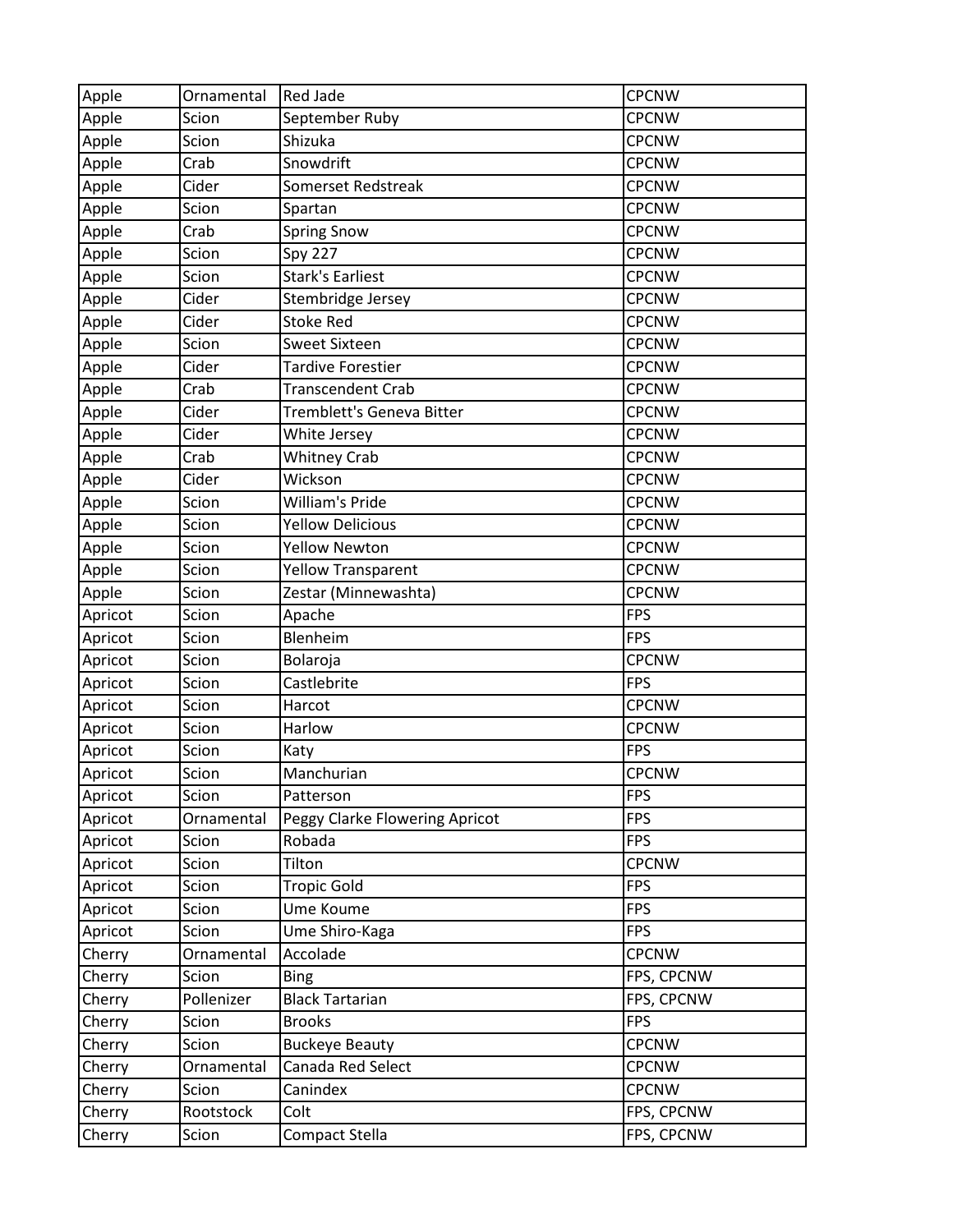| Cherry | Scion      | Coral Champagne                              | FPS, CPCNW   |
|--------|------------|----------------------------------------------|--------------|
| Cherry | Scion      | <b>English Morello</b>                       | <b>FPS</b>   |
| Cherry | Scion      | Evans Bali                                   | <b>CPCNW</b> |
| Cherry | Scion      | First Lady Flowering Cherry                  | <b>FPS</b>   |
| Cherry | Rootstock  | Gisela 12                                    | <b>FPS</b>   |
| Cherry | Rootstock  | Gisela 13                                    | <b>FPS</b>   |
| Cherry | Rootstock  | Gisela 6                                     | <b>FPS</b>   |
| Cherry | Scion      | Hedelfingen                                  | <b>FPS</b>   |
| Cherry | Scion      | <b>Hudson Cherry</b>                         | <b>FPS</b>   |
| Cherry | Scion      | Kordia                                       | <b>FPS</b>   |
| Cherry | Scion      | Kristen                                      | FPS, CPCNW   |
| Cherry | Scion      | Lapins                                       | FPS, CPCNW   |
| Cherry | Rootstock  | Mahaleb                                      | <b>FPS</b>   |
| Cherry | Rootstock  | Mahaleb (Glenn Dale)                         | <b>CPCNW</b> |
| Cherry | Rootstock  | Mahaleb (P194098)                            | <b>CPCNW</b> |
| Cherry | Rootstock  | Mahaleb 902                                  | <b>CPCNW</b> |
| Cherry | Rootstock  | Mazzard                                      | <b>CPCNW</b> |
| Cherry | Rootstock  | Mazzard (Saylor)                             | <b>FPS</b>   |
| Cherry | Rootstock  | Mazzard 53                                   | <b>CPCNW</b> |
| Cherry | Rootstock  | Mazzard 54                                   | <b>CPCNW</b> |
| Cherry | Rootstock  | Mazzard 56                                   | <b>CPCNW</b> |
| Cherry | Rootstock  | Mazzard F12/1                                | <b>CPCNW</b> |
| Cherry | Scion      | Montmorency                                  | <b>CPCNW</b> |
| Cherry | Scion      | <b>NY 32</b>                                 | <b>FPS</b>   |
| Cherry | Scion      | <b>NY 38L</b>                                | <b>FPS</b>   |
| Cherry | Scion      | NY 8139                                      | <b>FPS</b>   |
| Cherry | Ornamental | <b>Okame Flowering Cherry</b>                | <b>FPS</b>   |
| Cherry | Ornamental | P. besseyi (Pawnee Buttes)                   | <b>CPCNW</b> |
| Cherry | Ornamental | P. serrulata cv. 'Mt. Fuji' Flowering Cherry | <b>FPS</b>   |
| Cherry | Ornamental | P. serrulata 'Kwanzan'                       | FPS, CPCNW   |
| Cherry | Ornamental | P. serrulata 'Shirofugen'                    | <b>FPS</b>   |
| Cherry | Ornamental | P. serrulata 'Subhirtella Double'            | <b>FPS</b>   |
| Cherry | Scion      | PC 7144-6                                    | <b>FPS</b>   |
| Cherry | Rootstock  | Performer <sup>™</sup> Mahaleb               | <b>FPS</b>   |
| Cherry | Scion      | Rainier                                      | FPS, CPCNW   |
| Cherry | Scion      | Royal Ann                                    | <b>CPCNW</b> |
| Cherry | Scion      | Santina                                      | <b>FPS</b>   |
| Cherry | Scion      | Schmidt                                      | <b>CPCNW</b> |
| Cherry | Scion      | Skeena                                       | <b>FPS</b>   |
| Cherry | Ornamental | Snow Fountains Flowering Cherry              | <b>FPS</b>   |
| Cherry | Scion      | Stella                                       | <b>CPCNW</b> |
| Cherry | Scion      | Summit                                       | <b>FPS</b>   |
| Cherry | Scion      | Sumnue                                       | <b>FPS</b>   |
| Cherry | Scion      | Sumste                                       | <b>FPS</b>   |
| Cherry | Scion      | Sweet Ann                                    | <b>CPCNW</b> |
| Cherry | Scion      | Sweet September                              | <b>FPS</b>   |
| Cherry | Scion      | Sweetheart                                   | FPS, CPCNW   |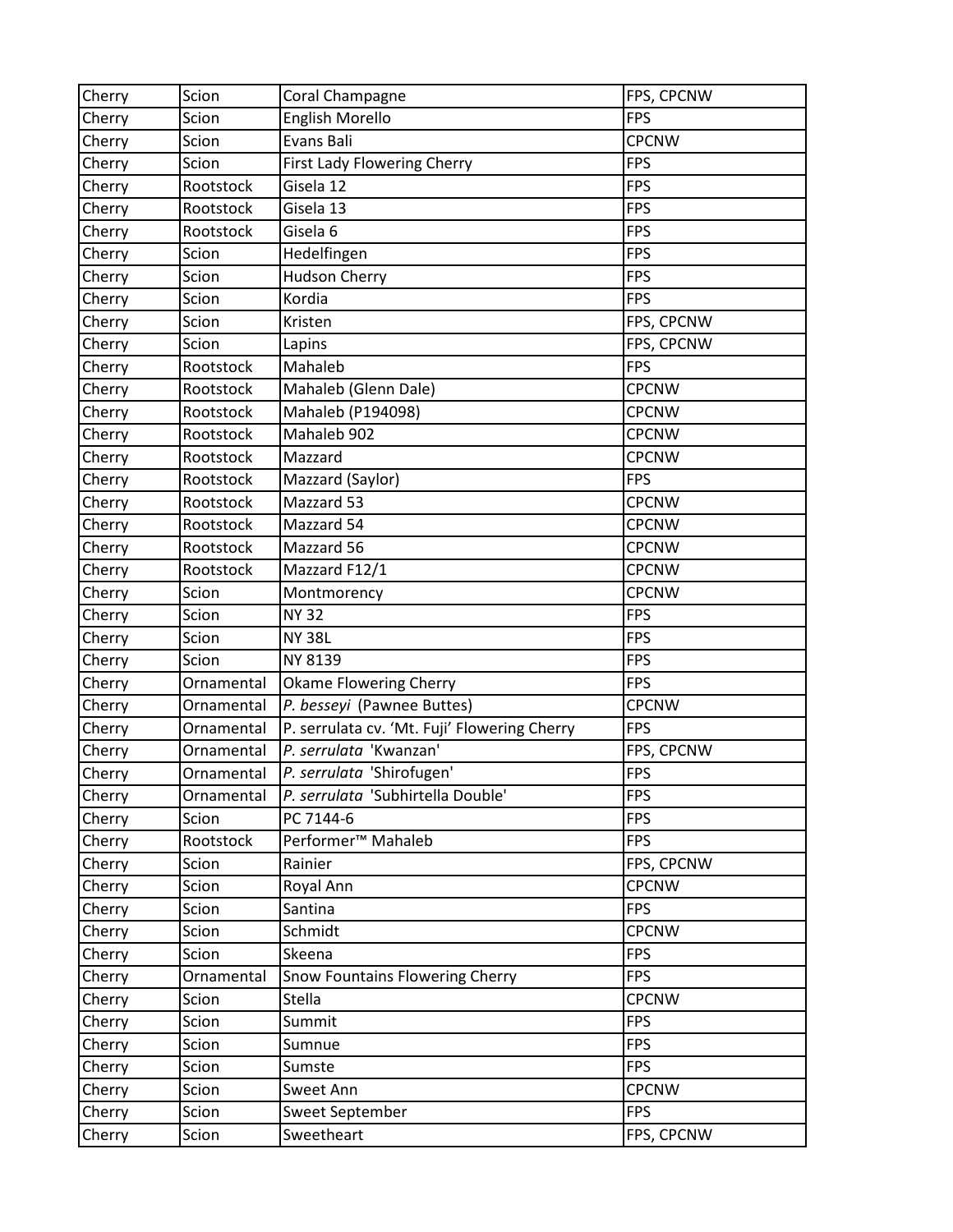| Cherry    | Scion      | <b>Tulare</b>                    | <b>FPS</b>     |
|-----------|------------|----------------------------------|----------------|
| Cherry    | Scion      | Utah Giant                       | FPS, CPCNW     |
| Cherry    | Scion      | Van                              | FPS, CPCNW     |
| Cherry    | Scion      | Vista                            | <b>CPCNW</b>   |
| Nectarine | Scion      | <b>Arctic Fantasy</b>            | <b>FPS</b>     |
| Nectarine | Scion      | Fantasia                         | <b>FPS</b>     |
| Nectarine | Scion      | Flamekist                        | <b>FPS</b>     |
| Nectarine | Scion      | Flavortop                        | <b>FPS</b>     |
| Nectarine | Scion      | <b>John Rivers</b>               | <b>FPS</b>     |
| Nectarine | Scion      | Late Le Grand                    | <b>FPS</b>     |
| Nectarine | Scion      | Snow Queen                       | <b>FPS</b>     |
| Peach     | Scion      | Andross                          | <b>FPS</b>     |
| Peach     | Hybrid     | Atlas                            | <b>FPS</b>     |
| Peach     | Scion      | <b>August Prince</b>             | <b>CPCNW</b>   |
| Peach     | Scion      | <b>Babcock</b>                   | <b>FPS</b>     |
| Peach     | Rootstock  | <b>Bailey</b>                    | FPS, CPCNW     |
| Peach     | Scion      | <b>Bailey's Reliance</b>         | <b>CPCNW</b>   |
| Peach     | Scion      | <b>Big Red</b>                   | CPCNW, Clemson |
| Peach     | Scion      | <b>Bolinha</b>                   | <b>FPS</b>     |
| Peach     | Scion      | BY96P3606                        | <b>CPCNW</b>   |
| Peach     | Scion      | Carolyn G                        | <b>FPS</b>     |
| Peach     | Scion      | Carored                          | CPCNW, Clemson |
| Peach     | Scion      | Carson                           | <b>FPS</b>     |
| Peach     | Hybrid     | Citation                         | <b>FPS</b>     |
| Peach     | Scion      | Contender                        | FPS, CPCNW     |
| Peach     | Rootstock  | Controller 5                     | <b>FPS</b>     |
| Peach     | Rootstock  | Controller 6                     | <b>FPS</b>     |
| Peach     | Rootstock  | Controller 7                     | <b>FPS</b>     |
| Peach     | Rootstock  | Controller 8                     | <b>FPS</b>     |
| Peach     | Rootstock  | Controller 9                     | <b>FPS</b>     |
| Peach     | Rootstock  | Controller 9.5                   | <b>FPS</b>     |
| Peach     | Scion      | Corona                           | <b>FPS</b>     |
| Peach     | Scion      | Cresthaven                       | <b>FPS</b>     |
| Peach     | Scion      | Dee-Six                          | <b>FPS</b>     |
| Peach     | Scion      | Dr. Davis                        | <b>FPS</b>     |
| Peach     | Ornamental | Early Double Red Flowering Peach | <b>FPS</b>     |
| Peach     | Scion      | Early Elberta                    | <b>CPCNW</b>   |
| Peach     | Scion      | Elberta                          | FPS, CPCNW     |
| Peach     | Scion      | Everts                           | <b>FPS</b>     |
| Peach     | Scion      | Fay Elberta                      | <b>FPS</b>     |
| Peach     | Scion      | Feicheng Tao                     | <b>FPS</b>     |
| Peach     | Scion      | Flameprince                      | FPS, Clemson   |
| Peach     | Scion      | Flavo Rich                       | CPCNW, Clemson |
| Peach     | Rootstock  | Flordaguard                      | <b>FPS</b>     |
| Peach     | Scion      | Frost                            | <b>CPCNW</b>   |
| Peach     | Rootstock  | <b>FXA</b>                       | <b>FPS</b>     |
| Peach     | Scion      | Gala Peach                       | <b>CPCNW</b>   |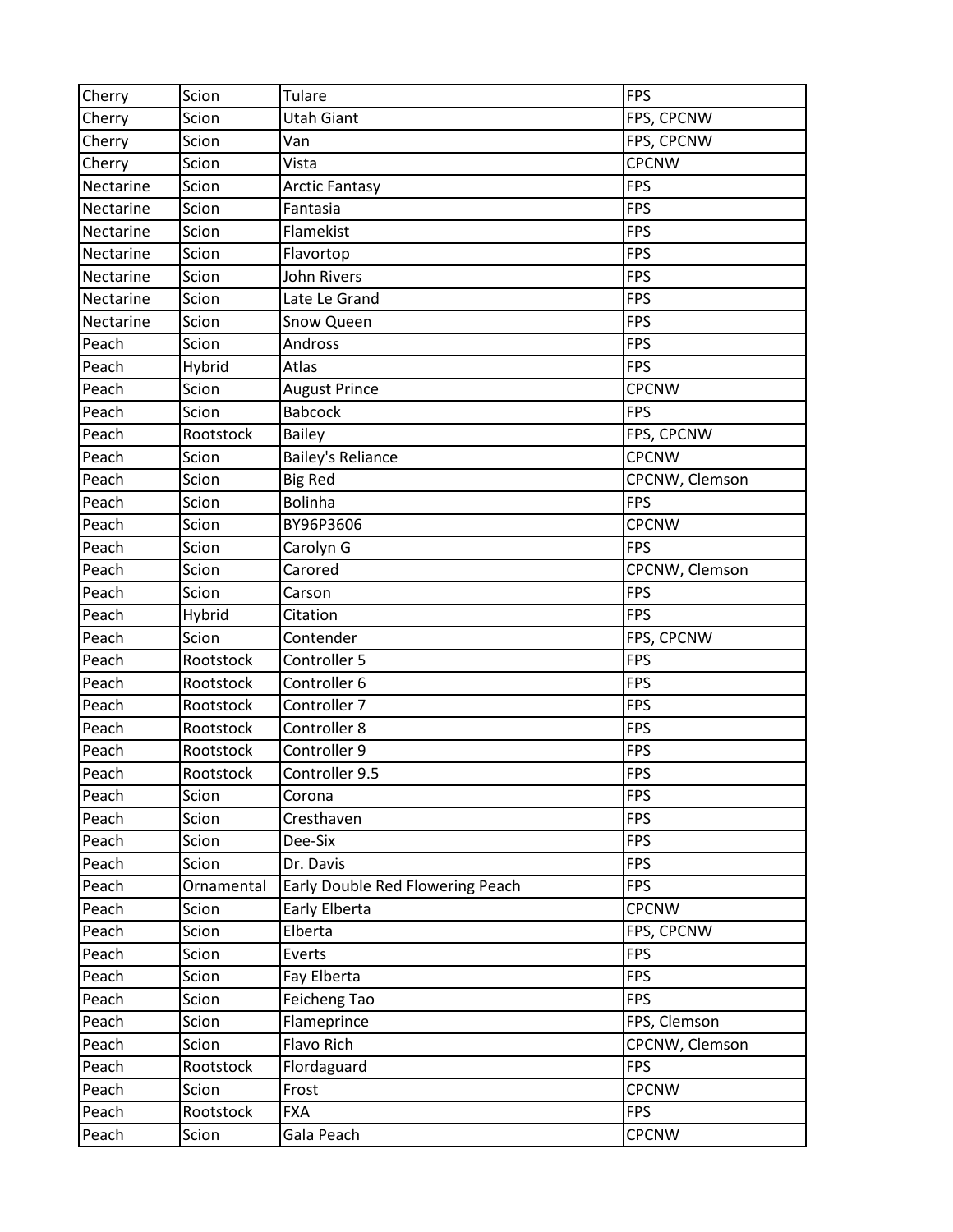| Peach | Scion      | Galaxy                          | <b>FPS</b>          |
|-------|------------|---------------------------------|---------------------|
| Peach | Scion      | Gene Elberta                    | <b>FPS</b>          |
| Peach | Scion      | Giant Babcock                   | <b>FPS</b>          |
| Peach | Scion      | Glenglo                         | <b>CPCNW</b>        |
| Peach | Scion      | Halford                         | <b>FPS</b>          |
| Peach | Hybrid     | Hansen 536                      | <b>FPS</b>          |
| Peach | Scion      | Harvester                       | CPCNW, Clemson      |
| Peach | Scion      | Hesse                           | <b>FPS</b>          |
| Peach | Scion      | Julyprince                      | <b>FPS</b>          |
| Peach | Scion      | Kader                           | <b>FPS</b>          |
| Peach | Scion      | Klamt                           | <b>FPS</b>          |
| Peach | Scion      | Late Ross                       | <b>FPS</b>          |
| Peach | Scion      | Lilleland                       | <b>FPS</b>          |
| Peach | Scion      | Long Beach                      | <b>FPS</b>          |
| Peach | Scion      | Loring                          | <b>CPCNW</b>        |
| Peach | Rootstock  | Lovell                          | FPS, CPCNW          |
| Peach | Rootstock  | Lovell (Red Leaf)               | <b>CPCNW</b>        |
| Peach | Rootstock  | Nemaguard                       | FPS, CPCNW          |
| Peach | Rootstock  | Nemared                         | <b>CPCNW</b>        |
| Peach | Scion      | O'Henry                         | FPS, CPCNW, Clemson |
| Peach | Scion      | <b>Ouchita Gold</b>             | <b>CPCNW</b>        |
| Peach | Scion      | Peachy Keen                     | <b>FPS</b>          |
| Peach | Scion      | Redhaven                        | <b>FPS</b>          |
| Peach | Scion      | Redtop                          | <b>FPS</b>          |
| Peach | Scion      | Reigels                         | <b>FPS</b>          |
| Peach | Scion      | Reliance                        | <b>CPCNW</b>        |
| Peach | Scion      | Rizzi                           | <b>FPS</b>          |
| Peach | Scion      | Ross                            | <b>FPS</b>          |
| Peach | Scion      | <b>Ruby Prince</b>              | CPCNW, Clemson      |
| Peach | Scion      | Santa Barbara                   | <b>FPS</b>          |
| Peach | Scion      | <b>Scarlet Prince</b>           | <b>CPCNW</b>        |
| Peach | Scion      | Sentry                          | <b>CPCNW</b>        |
| Peach | Rootstock  | Siberian (Red Leaf)             | CPCNW               |
| Peach | Rootstock  | Siberian C                      | <b>CPCNW</b>        |
| Peach | Scion      | <b>Spring Prince</b>            | <b>CPCNW</b>        |
| Peach | Scion      | Starn                           | <b>FPS</b>          |
| Peach | Scion      | Sullivan #4                     | <b>FPS</b>          |
| Peach | Scion      | Summer Gold                     | CPCNW, Clemson      |
| Peach | Scion      | Topaz                           | <b>CPCNW</b>        |
| Peach | Scion      | Tufts                           | <b>FPS</b>          |
| Peach | Ornamental | Variegated Flowering Peach      | <b>FPS</b>          |
| Peach | Scion      | Vilmos                          | <b>FPS</b>          |
| Peach | Ornamental | White Icicle Flowering Peach    | <b>FPS</b>          |
| Peach | Hybrid     | Hansen 2168                     | <b>FPS</b>          |
| Peach | Ornamental | Late Double Red Flowering Peach | <b>FPS</b>          |
| Pear  | Asian      | Ari Rang                        | <b>CPCNW</b>        |
| Pear  | Ornamental | Aristocrat                      | <b>CPCNW</b>        |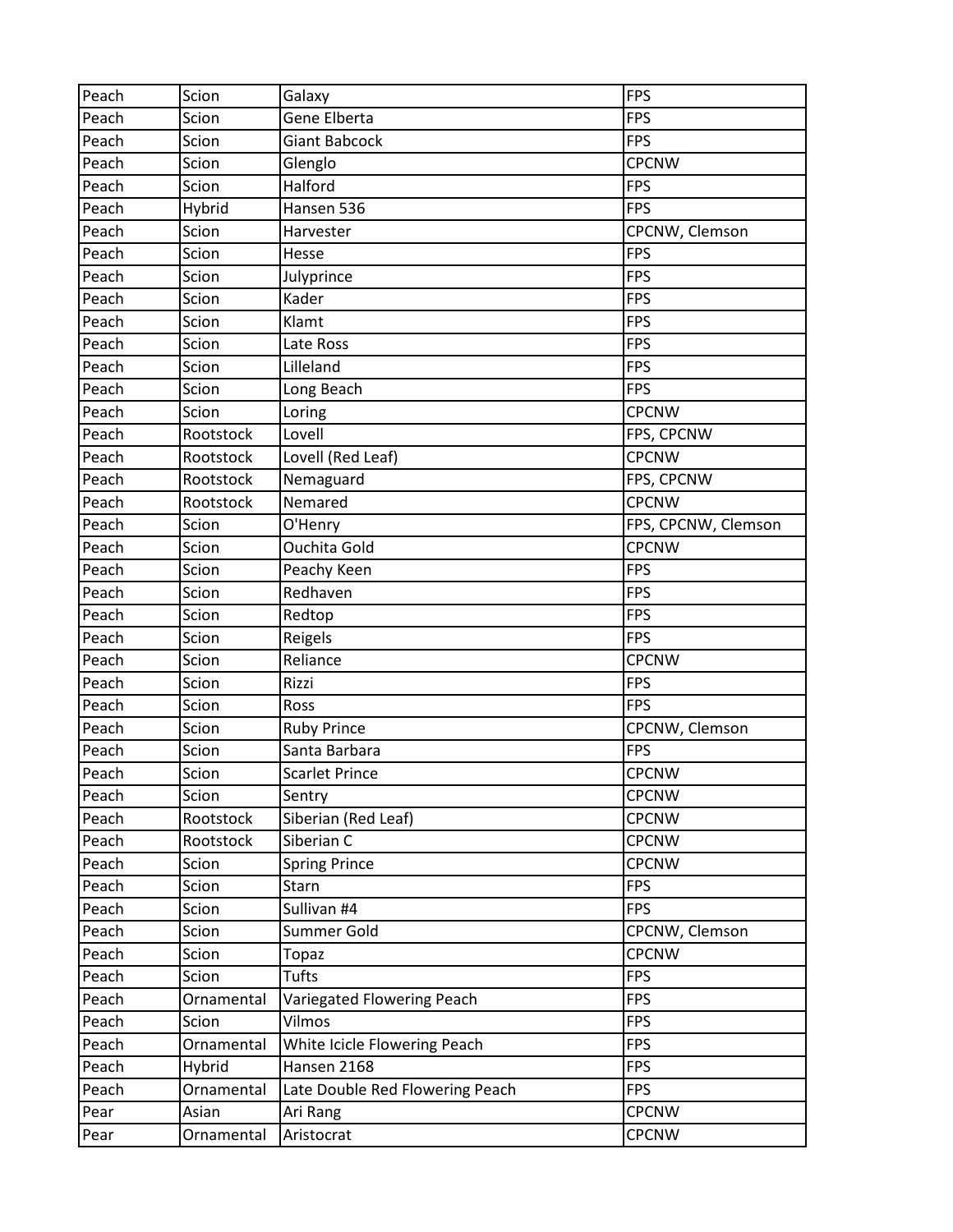| Pear | Scion      | <b>Bartlett</b>               | <b>CPCNW</b> |
|------|------------|-------------------------------|--------------|
| Pear | Scion      | <b>Buerre Bosc</b>            | <b>CPCNW</b> |
| Pear | Scion      | <b>Buerre D'anjou</b>         | <b>CPCNW</b> |
| Pear | Scion      | <b>Buerre Hardy</b>           | <b>CPCNW</b> |
| Pear | Ornamental | Capital                       | <b>CPCNW</b> |
| Pear | Scion      | Clapp's Favorite              | <b>CPCNW</b> |
| Pear | Ornamental | <b>Cleveland Select</b>       | <b>CPCNW</b> |
| Pear | Scion      | Colette                       | <b>CPCNW</b> |
| Pear | Scion      | Columbia Red D'Anjou          | <b>CPCNW</b> |
| Pear | Scion      | Concorde                      | <b>CPCNW</b> |
| Pear | Ornamental | Dancer                        | <b>CPCNW</b> |
| Pear | Scion      | Doyenne du Comice             | <b>CPCNW</b> |
| Pear | Ornamental | Edgewood                      | <b>CPCNW</b> |
| Pear | Scion      | Flemish Beauty                | <b>CPCNW</b> |
| Pear | Scion      | Golden Russet Bosc            | <b>CPCNW</b> |
| Pear | Scion      | Harrow Delight                | <b>CPCNW</b> |
| Pear | Scion      | <b>Harrow Sweet</b>           | <b>CPCNW</b> |
| Pear | Scion      | <b>IN39</b>                   | <b>CPCNW</b> |
| Pear | Scion      | Jules D'Airolle               | <b>CPCNW</b> |
| Pear | Scion      | Kalle                         | <b>CPCNW</b> |
| Pear | Asian      | Kikusui                       | <b>CPCNW</b> |
| Pear | Asian      | Kosui                         | <b>CPCNW</b> |
| Pear | Scion      | Luscious                      | <b>CPCNW</b> |
| Pear | Scion      | Magness                       | <b>CPCNW</b> |
| Pear | Scion      | Nouveau Poiteau               | <b>CPCNW</b> |
| Pear | Rootstock  | OHxF333 (Brooks)              | <b>CPCNW</b> |
| Pear | Rootstock  | OHxF51                        | <b>CPCNW</b> |
| Pear | Rootstock  | OHxF97                        | <b>CPCNW</b> |
| Pear | Scion      | Packham Triumph               | <b>CPCNW</b> |
| Pear | Scion      | Potomac                       | <b>CPCNW</b> |
| Pear | Ornamental | Pyrus calleryana              | <b>CPCNW</b> |
| Pear | Scion      | <b>Red Bartlett</b>           | <b>CPCNW</b> |
| Pear | Scion      | <b>Regal Red Comice</b>       | CPCNW        |
| Pear | Scion      | <b>Sensation Red Bartlett</b> | <b>CPCNW</b> |
| Pear | Asian      | Shinglo                       | <b>CPCNW</b> |
| Pear | Asian      | Shinseiki                     | <b>CPCNW</b> |
| Pear | Scion      | Sunrise                       | <b>CPCNW</b> |
| Pear | Scion      | Ubilean                       | <b>CPCNW</b> |
| Plum | Scion      | <b>Black Amber</b>            | <b>CPCNW</b> |
| Plum | Hybrid     | <b>Black Ruby</b>             | FPS, CPCNW   |
| Plum | Scion      | <b>Black Splendor</b>         | <b>CPCNW</b> |
| Plum | Scion      | Bluebyrd                      | <b>CPCNW</b> |
| Plum | Scion      | <b>Brookred</b>               | <b>CPCNW</b> |
| Plum | Hybrid     | Early Golden                  | <b>FPS</b>   |
| Plum | Scion      | <b>Empress</b>                | <b>CPCNW</b> |
| Plum | Scion      | Fortune                       | <b>FPS</b>   |
| Plum | Scion      | French                        | <b>CPCNW</b> |